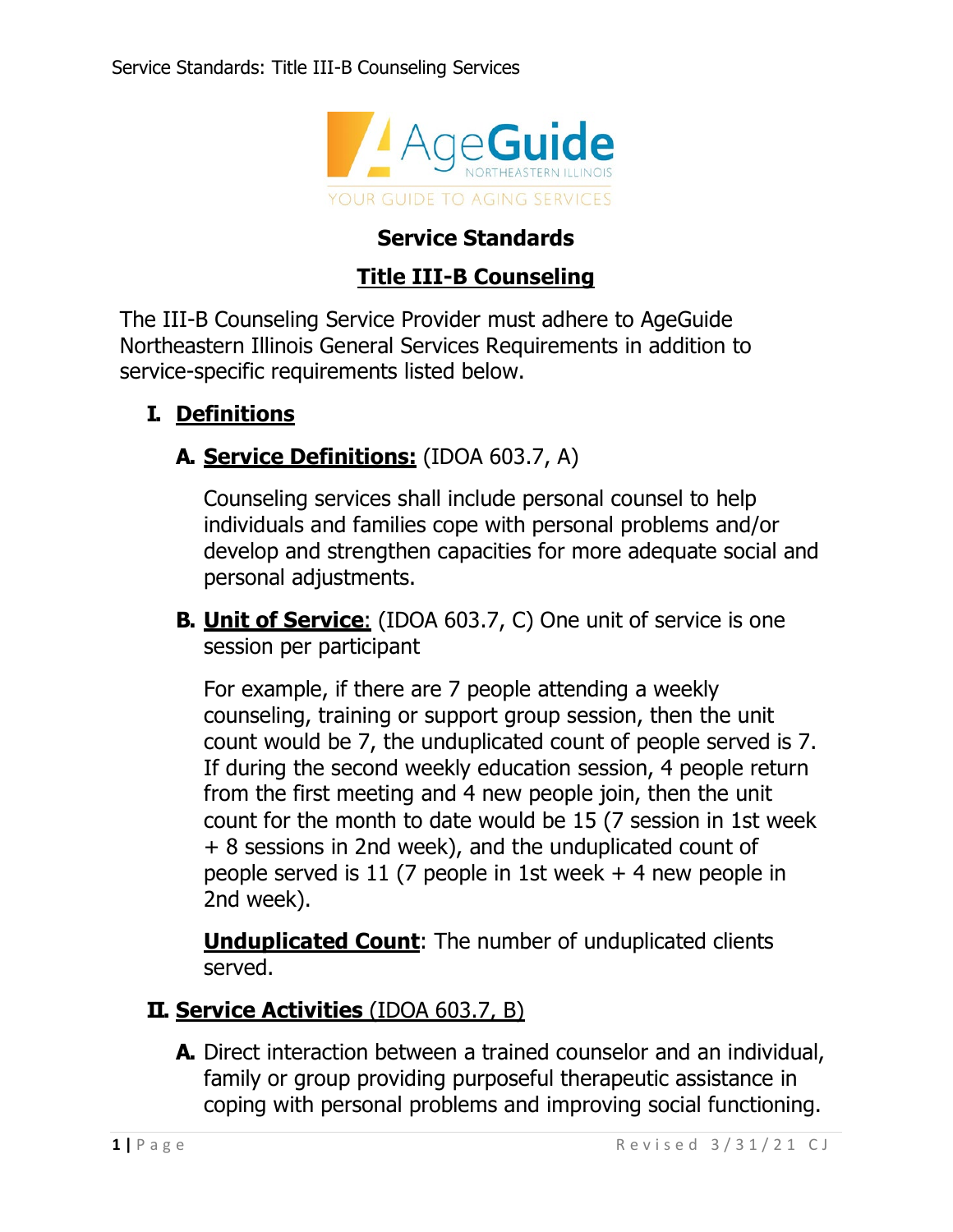- **B.** The therapeutic nature of the relationship between client(s) and counselor is to be particularly stressed and should be adapted to meet the individual needs of the client(s). Work may be short or long term, including brief crisis assistance.
- **C.** Case finding is encouraged as it relates to locating and attracting to the program those in need of the program's particular type of therapeutic assistance.
- **D.** Community education is acceptable especially as it relates to programs dealing with making the elderly population more aware of counseling services and the population's mental health needs. Prevention programs are especially desirable.
- **E.** Services may include but are not limited to: a) dealing with anxiety or depression; b) guardianship issues; c) coping/corrective issues centered around elder abuse; d) issues of life/role transitions; e) interpersonal relationships; and f) emotional or mental problems stemming from improper medication use.

# **III. Service-Specific Standards**

# **A. Eligibility/Service/Population Priorities** (AgeGuide)

- **1.** Service Eligibility: Clients shall be a) 60 years and over; b) reside in the service area; and c) have a presenting problem of an emotional nature requiring therapeutic assistance.
- **2.** Service Priority: should be given to those who are isolated and those who have problems severe enough to be potentially life threatening.
- **3.** Population Priority: should be given to those who are suffering from psycho-social stresses, situational stresses, and any other problems in daily living that create emotional and mental distress.

# **B. Inquiry/Referral/Intake/Reassessment** (AgeGuide)

**1.** Inquiry/Referral: Procedures to respond to inquiries for services best provided by other agencies, such as the Case Coordination Unit (CCU), must be followed by each provider.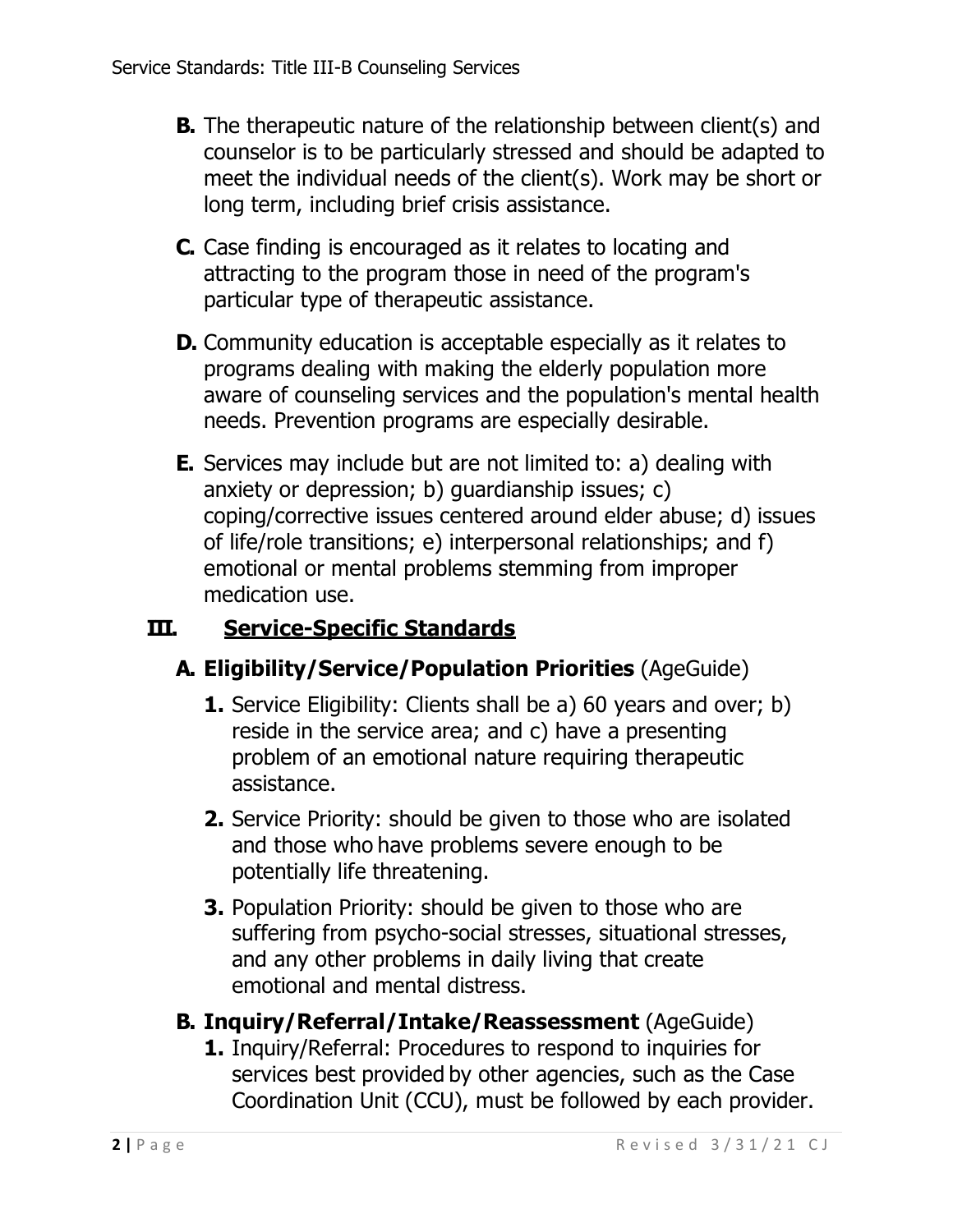Those cases with a significant medical component contributing to the emotional distress should be referred to medical, home care and/or other health care providers.

- **2.** Intake/Reassessment: Intake procedures must be established by each provider utilizing an interview by a designated, trained staff person at each office or site. A standardized intake tool must be utilized for all those who seek assistance from the program. Intake must be completed in a timely manner after receiving a request for services. Persons assessed for entry into program services must be informed of service options and limitations.
	- **a.** If eligibility criteria have been met, and services available from the service provider are appropriate, the client must be assessed and a plan of care determined within a period of time adequate to the relative urgency of the case. Assessments must be performed by not less than Bachelor's level personnel.
	- **b.** Standard procedures must be established for determining clients who will not be accepted for services. A client determined inappropriate for agency service must be referred to an agency/source appropriate for the client's needs.
- **C. Access:** (AgeGuide) Agencies funded to provide Title III-B Counseling services must:
	- **1.** Physical Access:
		- **a.** Ensure that all older persons in the county have reasonably convenient access to the service
		- **b.** Agencies must maintain the capacity to provide inhome visits in order to assure service delivery for homebound, handicapped or frail persons
		- **c.** Directory assistance listings in the community service numbers sections of the phone book must appear under the heading "Senior Citizens".
		- **d.** Services may be provided off the agency premises as long as the space is accessible to older adults, the space provides privacy and the location allows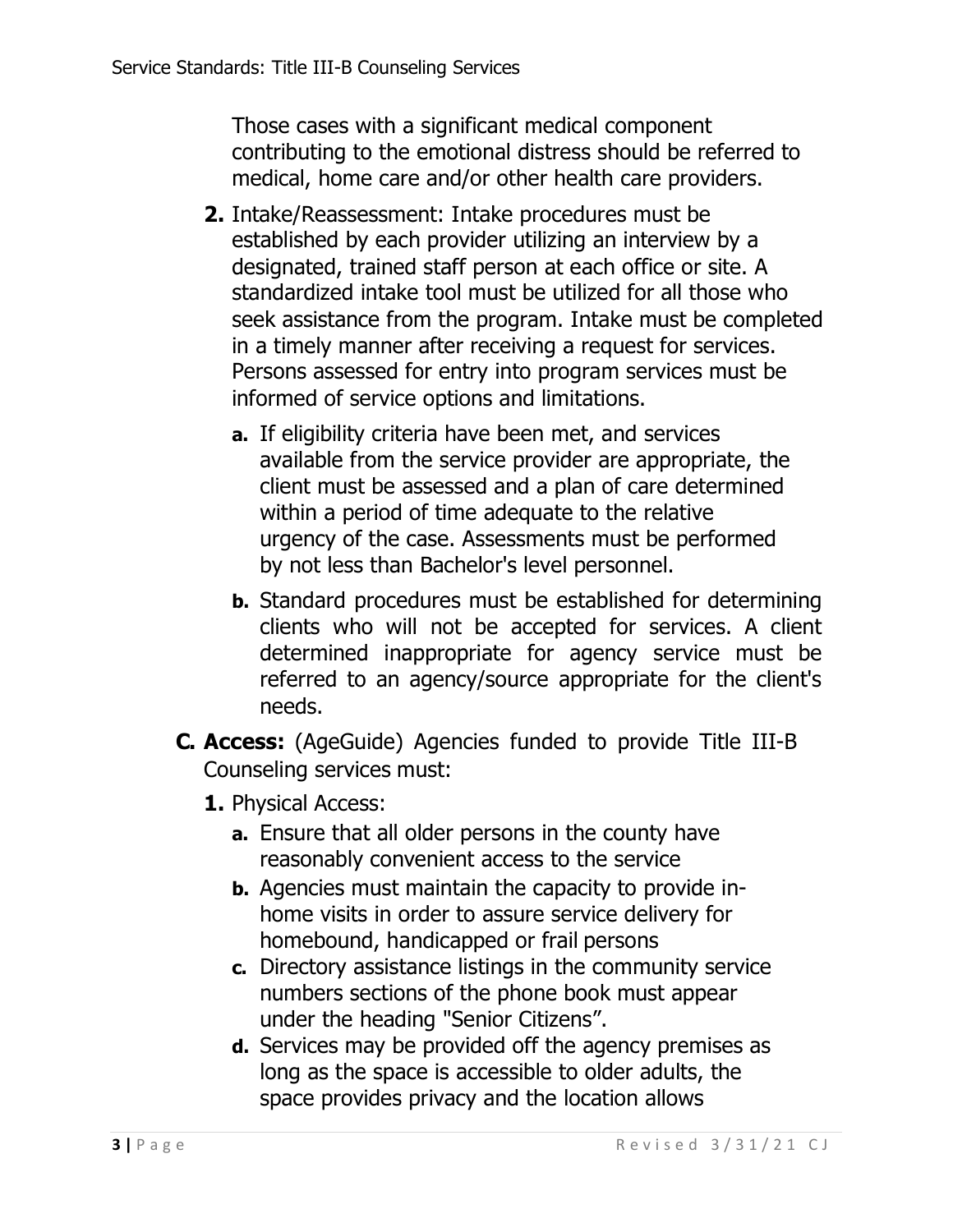confidentiality to be maintained.

- **2.** Program Access:
	- **a.** Where a potential client is non-English speaking it is expected that service providers will make appropriate referrals, on a case-by-case basis, to professionals of comparable expertise and ability.
	- **b.** Must assure community Focal Points have direct access to services through cooperative agreements for the collocation of services.
	- **c.** Provide services by telephone and email
	- **d.** Website presence:
		- Add reference to III-B Counseling Services and contact information to the organization's existing website

and/or, agree to list contact information on the AgeGuide website [\(www.AgeGuide.org\)](http://www.ageguide.org/).

# **D. Records and Documentation** (AgeGuide)

- **1.** A record keeping system will be in place which keeps count of daily units of service provided
- **2.** Each older person shall have a case record which documents the presenting problem requiring treatment, the treatment plan, treatment provided and progress in treatment.
- **3.** Service population identification: The service provider must identify and analyze the service-related needs of older persons within their geographic service area as part of their planning process. The service provider must maintain current demographic information on the number and location of older persons in the service area and have developed a service plan which maximizes the number of persons the service will reach. Documentation of need and methodology used in needs assessment should be kept on file and made available to AgeGuide upon request to support planning decisions.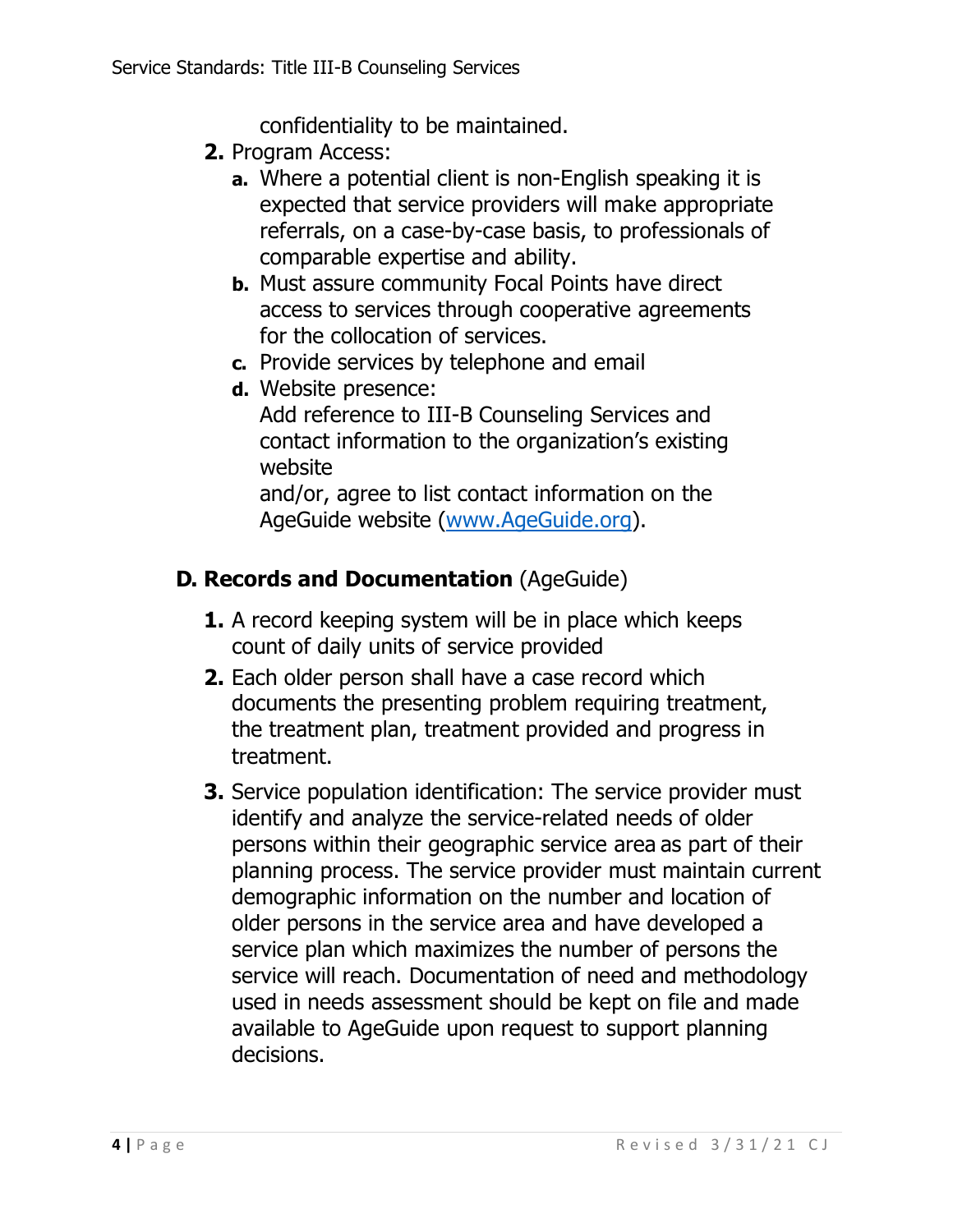**E. Interagency Coordination/Community Relationships**  (AgeGuide)

In addition to AgeGuide General Service Requirements, Title III-B Service Providers Program staff must demonstrate a cooperative working relationship with:

- **1.** local mental health/psychiatric facilities (including local hospitals, if applicable), and legal service organizations
- **2.** senior centers: agreements should be established which detail how Mental Health Awareness/Education shall be conducted on an ongoing basis at the center. The service provider must demonstrate involvement in strengthening community relationships by: a) participating in community outreach efforts; b) encouraging participation in services without expressed favoritism toward any one of the equally qualified competing service providers; and community volunteer recruitment.

## **F. Staff:**

- **1. Qualifications**: Any personnel having final responsibility for the care of clients in a therapeutic setting must have a Master's Degree in a field whose educational curriculum clearly demonstrates training and experience in therapeutic work with individuals, families, and groups. Further, it is expected that those who perform in the role of clinical therapist must have a Bachelor's or Master's Degree in a social science field and must have both experience and course work in gerontology and psychotherapy. It is required that persons supervising master's level staff and below have at least the same qualifications as those stated above.
- **2.** Master's level degrees can include but are not limited to: Master's in Social Work, Gerontology, Psychology, Counseling, Psychiatric Nursing and Rehabilitation Counseling.
- **3.** In addition, positions that require persons holding a degree in a discipline that is licensed, registered or certified by the State of Illinois must be so licensed.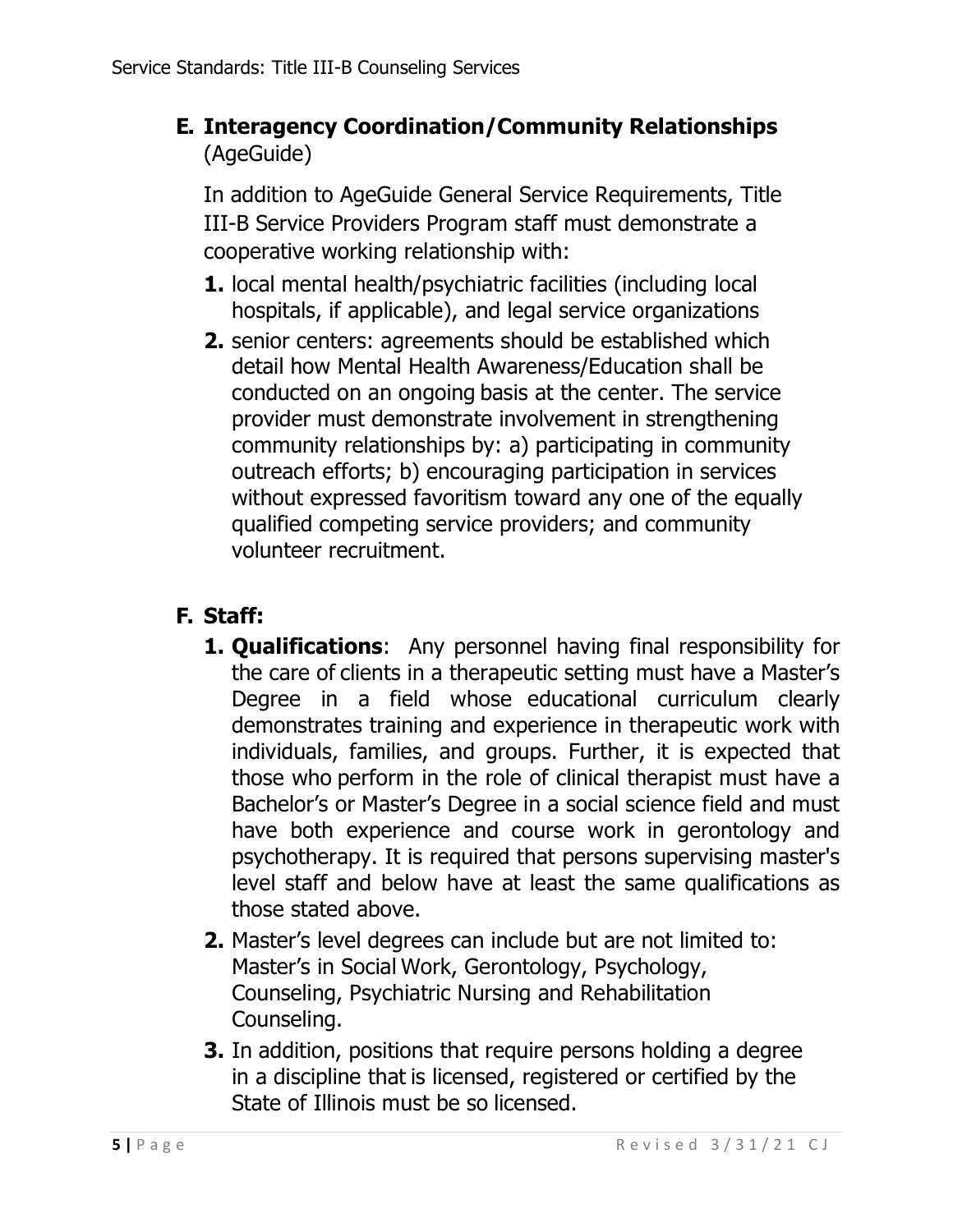- **4.** Examples of degrees include but are not limited to: a) a Bachelor's in Social Work, Community Service, Nursing and Human Development. b) an Associates' Degree in Human Services or a related field is also acceptable.
- **5.** Individuals in degreed professions must have obtained the degree from a program accredited by the appropriate authorized body. Any staff in currently funded programs who do not meet the State credentialing requirements of these standards must, at the time of their termination, be replaced by an individual who does comply.

# **G. Ethics**:

Each paid staff person is required to adhere to his/her own professional discipline's code of ethics. Copies of each code should be made available on request. In the case of a staff person whose discipline does not have a code pf ethics, the agency will draw up a code of ethics based on input from the staff and submit it to the advisory council for approval.

# **H. Liability**:

Agencies are encouraged to carry malpractice insurance for their Master's level personnel. Agencies must carry malpractice insurance for their Bachelor's level personnel, Associate degree personnel and volunteers. In the absence of agency malpractice insurance for Master's level personnel, individual practitioners must carry their own malpractice insurance.

## **I. Use of Volunteers**:

All volunteers must be carefully screened to determine appropriateness for serving the functions to which they are assigned. Volunteers may not perform the functions listed under the degreed personnel categories unless it can be demonstrated that the individual has comparable experience and training.

**1.** Volunteers performing professional staff level functions should be supervised by at least Bachelor's level personnel. Volunteers performing support staff functions may be supervised by whoever is deemed appropriate. Volunteers